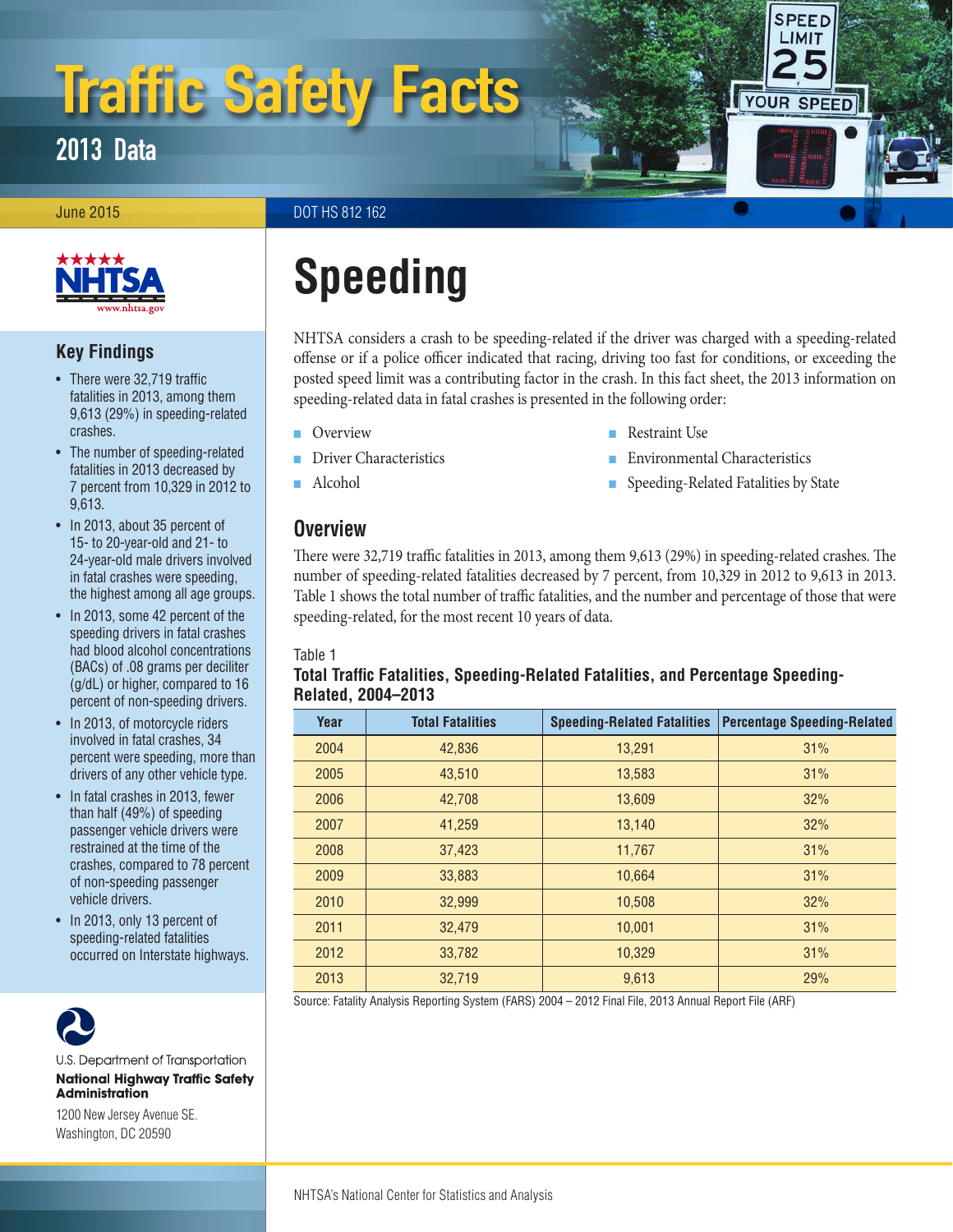# <span id="page-1-0"></span>**Driver Characteristics**

Figure 1 presents the percentage of drivers who were speeding when involved in fatal crashes by age groups, separately by gender. The proportion of speeding-related crashes to all fatal crashes decreased with increasing driver age, and female drivers were speeding less frequently than male drivers across all age groups. Young males were the most likely to be speeding at the time of fatal crashes. In 2013, about 35 percent of male drivers involved in fatal crashes in both the 15- to 20-year-old and the 21- to 24-year-old age groups were speeding at the time of the crashes, compared to 21 percent for the female drivers of the same age groups.

#### Figure 1





Source: FARS 2013 ARF

In 2012, about 23 percent of speeding drivers involved in fatal crashes had an invalid license at the time of the crash, compared to 11 percent of non-speeding drivers.

#### <span id="page-1-1"></span>**Alcohol**

All 50 States, the District of Columbia, and Puerto Rico have by law set a limit that it is illegal to drive with a BAC of .08 g/dL or higher. Drivers are considered to be alcohol-impaired when their BACs are .08 or higher. In addition, those under age 21 are legally prohibited from drinking alcohol.

Alcohol involvement was more common for drivers involved in speeding-related fatal crashes than in fatal crashes in which speed was not involved. Table 2 presents the number and percentage of drivers by speeding involvement and alcohol level. Note that for every age group from those under 21 to those 65 to 74, drivers involved in fatal crashes in 2013 who were speeding were alcoholimpaired more than twice as often as those not speeding. In 2013, about 42 percent of speeding drivers in fatal crashes had BACs of .08 or higher, compared to only 16 percent of non-speeding drivers involved in fatal crashes.

In 2013, some 36 percent of speeding drivers under 21 who were involved in fatal crashes had BACs of .01 or higher (alcoholinvolved), and 28 percent of speeding drivers under 21 had BACs of .08 or higher (alcohol-impaired). In contrast, 15 percent of the non-speeding drivers under 21 involved in fatal crashes in 2013 had BACs of .01 or higher, and 12 percent had BACs of .08 or higher.

For drivers 21 to 24 years old who were involved in fatal crashes in 2013, 50 percent of speeding drivers had BACs of .08 g/dL or higher, compared with only 24 percent of non-speeding drivers. Among both speeding and non-speeding drivers, the percentage of those alcohol-impaired decreased with age.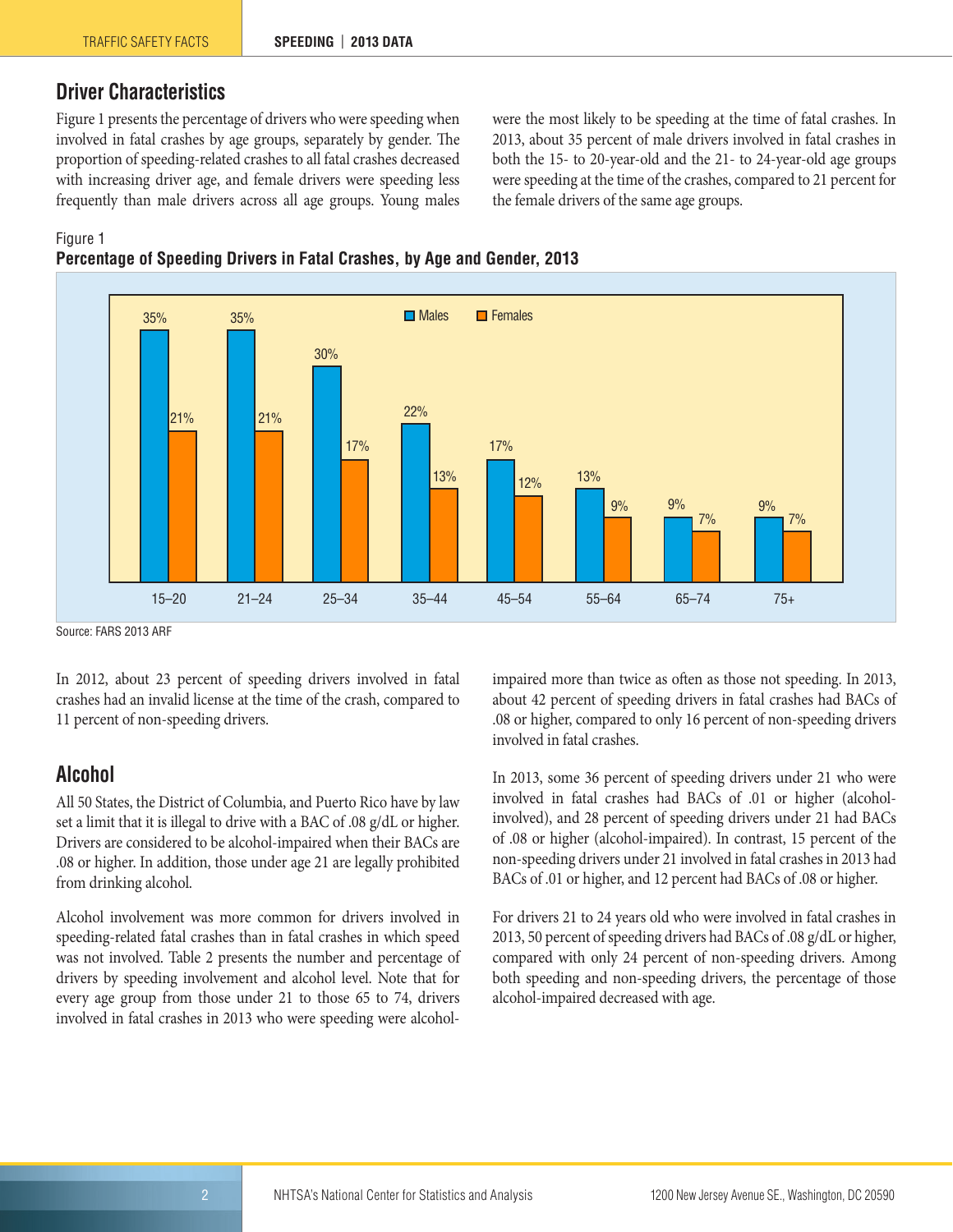|                  | <b>Speeding Involvement</b>             |               |                |                      |               |                      |               |                     |               |                  |               |               |               |               |               |      |
|------------------|-----------------------------------------|---------------|----------------|----------------------|---------------|----------------------|---------------|---------------------|---------------|------------------|---------------|---------------|---------------|---------------|---------------|------|
|                  | <b>Speeding</b>                         |               |                |                      |               |                      |               | <b>Not Speeding</b> |               |                  |               |               |               |               |               |      |
|                  | <b>BAC .00 g/dL</b><br>BAC .01-.07 g/dL |               |                | <b>BAC .08+ g/dL</b> |               | <b>BAC</b> .01+ g/dL |               | <b>BAC .00 g/dL</b> |               | BAC .01-.07 g/dL |               | BAC .08+ g/dL |               | BAC .01+ g/dL |               |      |
| <b>Age Group</b> | <b>Number</b>                           | $\frac{0}{2}$ | <b>Number</b>  | $\frac{1}{2}$        | <b>Number</b> | $\frac{0}{0}$        | <b>Number</b> | $\frac{1}{2}$       | <b>Number</b> | $\%$             | <b>Number</b> | $\frac{0}{2}$ | <b>Number</b> | $\frac{0}{0}$ | <b>Number</b> | $\%$ |
| < 21             | 806                                     | 64%           | 105            | 8%                   | 348           | 28%                  | 453           | 36%                 | 2,347         | 85%              | 86            | 3%            | 330           | 12%           | 416           | 15%  |
| $21 - 24$        | 623                                     | 43%           | 98             | 7%                   | 729           | 50%                  | 827           | 57%                 | 2,228         | 71%              | 161           | 5%            | 771           | 24%           | 932           | 29%  |
| $25 - 34$        | 1,022                                   | 44%           | 144            | 6%                   | 1,140         | 49%                  | 1,284         | 56%                 | 4,724         | 73%              | 290           | 4%            | 1,443         | 22%           | 1,732         | 27%  |
| $35 - 44$        | 652                                     | 46%           | 81             | 6%                   | 689           | 48%                  | 770           | 54%                 | 4,503         | 78%              | 214           | 4%            | 1.044         | 18%           | 1,258         | 22%  |
| 45-54            | 583                                     | 51%           | 58             | 5%                   | 502           | 44%                  | 560           | 49%                 | 4,989         | 80%              | 212           | 3%            | 999           | 16%           | 1,211         | 20%  |
| 55-64            | 436                                     | 62%           | 38             | 5%                   | 233           | 33%                  | 271           | 38%                 | 4,429         | 85%              | 181           | 3%            | 594           | 11%           | 775           | 15%  |
| 65-74            | 216                                     | 78%           | 13             | 5%                   | 50            | 18%                  | 62            | 22%                 | 2,767         | 90%              | 84            | 3%            | 228           | 7%            | 312           | 10%  |
| $75+$            | 191                                     | 90%           | $\overline{7}$ | 3%                   | 14            | 7%                   | 21            | 10%                 | 2,199         | 93%              | 43            | 2%            | 114           | 5%            | 156           | 7%   |
| Other/Unknown    | 54                                      | 62%           | 5              | 5%                   | 28            | 33%                  | 33            | 38%                 | 499           | 68%              | 29            | 4%            | 205           | 28%           | 234           | 32%  |
| <b>Total</b>     | 4,583                                   | 52%           | 547            | 6%                   | 3,734         | 42%                  | 4,281         | 48%                 | 28,684        | 80%              | 1,299         | 4%            | 5,727         | 16%           | 7,026         | 20%  |

#### Table 2 **Drivers Involved in Fatal Traffic Crashes, by Age, Speeding Involvement, and BAC Level, 2013**

Source: FARS 2013 ARF

Note: Total includes drivers of unknown ages.

The percentage of drivers in fatal crashes who were alcohol-impaired is presented in Figure 2 for both speeding and non-speeding drivers, by age group and time of day. In 2013, for both speeding and nonspeeding drivers involved in fatal crashes, the percentage of those who were alcohol-impaired ( $BAC = .08+$ ) was greater if the crashes occurred at night than if they occurred during the day. Between midnight and 3 a.m., 74 percent of speeding drivers involved in fatal crashes were alcohol-impaired as compared to 43 percent of nonspeeding drivers.

#### Figure 2

#### **Percentage of Alcohol-Impaired Drivers (BAC=.08+) in Fatal Crashes, by Time of Day and Speeding Involvement, 2013**



Source: FARS 2013 ARF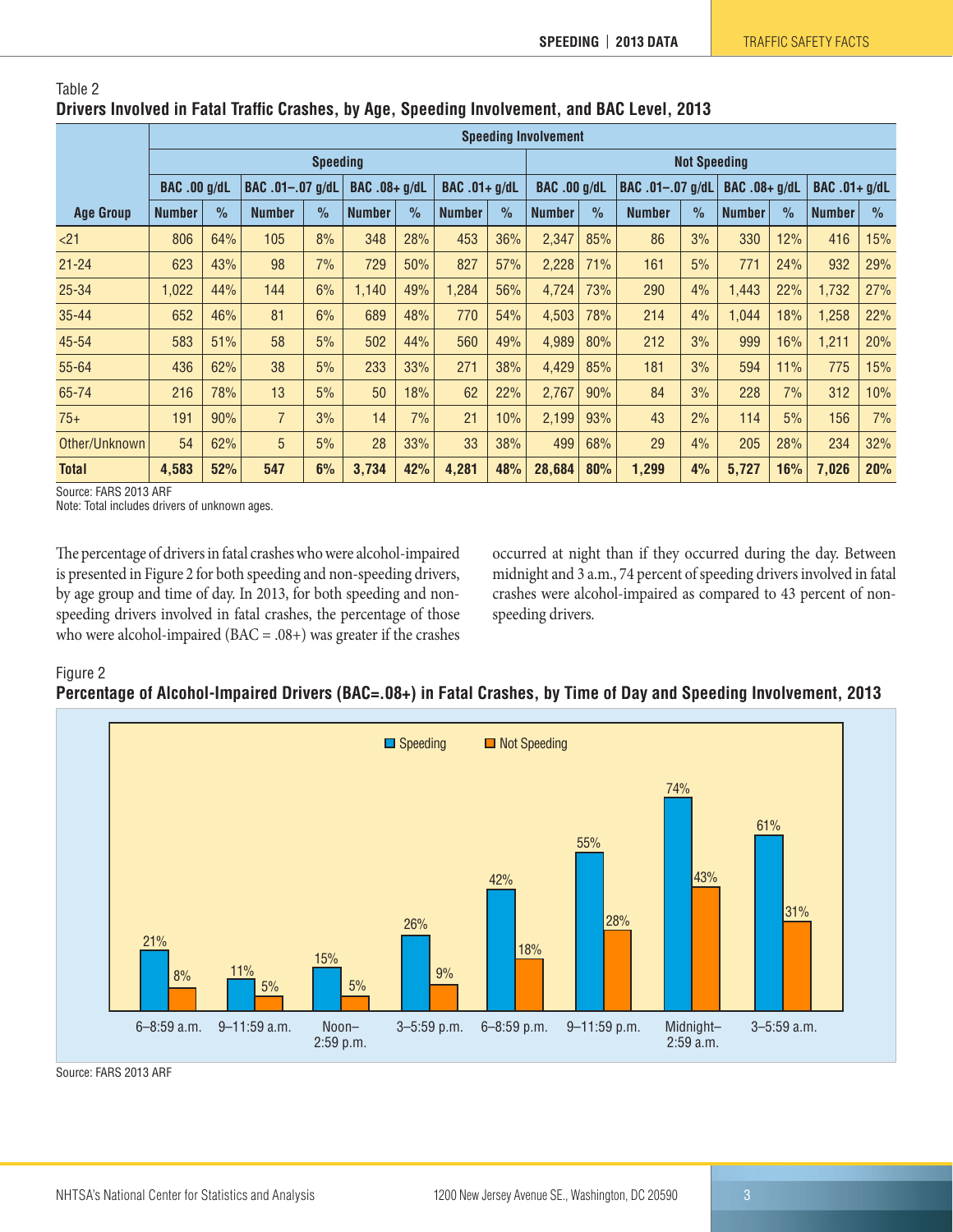Figure 3 presents information on speeding drivers involved in fatal crashes in 2013 by vehicle type. The three sections show, respectively, the percentage of drivers who were speeding, those who were both speeding and alcohol-impaired, and those who were speeding while not wearing seat belts. In 2013, some 34 percent of all motorcycle riders involved in fatal crashes were speeding,

compared to 21 percent of passenger car drivers, 18 percent of lighttruck drivers, and 8 percent of large-truck drivers. Thirteen percent of all motorcycle riders involved in fatal crashes were both speeding and alcohol-impaired, compared to 10 percent for passenger car drivers, 8 percent for light-truck drivers, and less than 0.5 percent for large-truck drivers.

#### Figure 3





Source: FARS 2013 ARF

Note: Among large-truck drivers, speeding and alcohol impairment were less than 0.5 percent.

# <span id="page-3-0"></span>**Restraint Use**

In 2013, fewer than half (49%) of speeding passenger vehicle drivers who were involved in fatal crashes were restrained at the time of crashes, compared to 78 percent of non-speeding drivers. Looking separately at those under age 21, some 57 percent of speeding passenger vehicle drivers who were involved in fatal crashes were wearing seat belts. In contrast, 78 percent of non-speeding drivers in the same age group were restrained. For drivers 21 and older involved in fatal crashes, 48 percent of speeding drivers were using restraints at the time of the crashes, compared to 78 percent of nonspeeding drivers.

# <span id="page-3-1"></span>**Environmental Characteristics**

The combination of speeding and roadway surface condition is presented in Figure 4. Speeding was a factor for 19 percent of the drivers involved in fatal crashes on dry roads in 2013, for 23 percent of those on wet roads, 35 percent when there was snow on the road, and 41 percent of drivers involved in fatal crashes that occurred on icy roads. Recall that "driving too fast for conditions" is one of the reasons a driver can be cited for speeding. Driving at a certain speed on a dry road may be safe, but driving at that same speed when the road is covered with snow or ice might be considered by police to be "too fast for conditions."



**Percentage of Speeding Drivers in Fatal Crashes, by Roadway Surface Condition, 2013**



Source: FARS 2013 ARF

Note: Other road surface condition includes sand, water, oil, slush, mud, dirt, gravel, and other.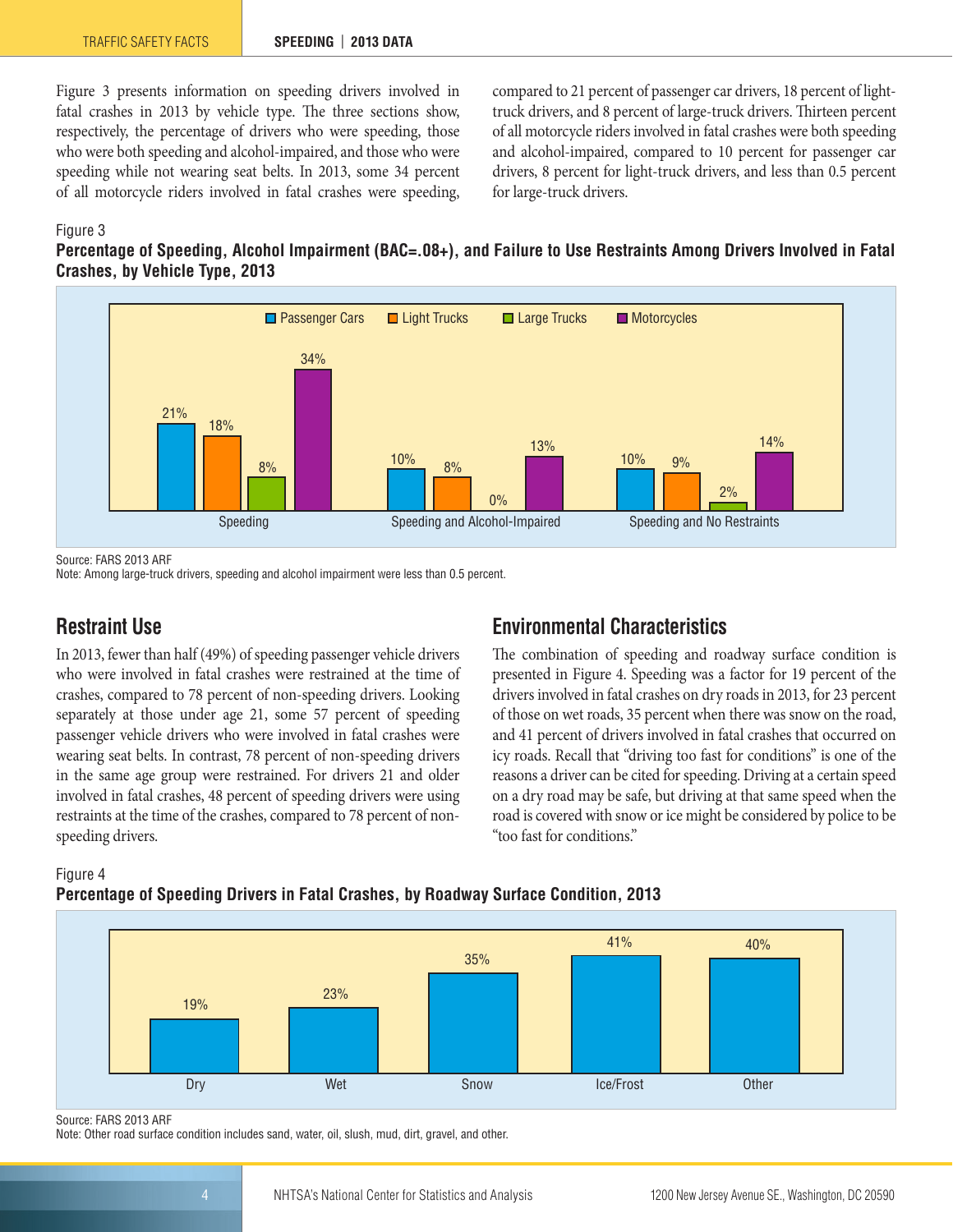than any other roadway function class.

The number of fatalities in speeding-related crashes is shown by roadway function class in Figure 5. Of the 9,552 speeding-related fatalities in traffic crashes in 2013 with known roadway function class, only 13 percent (1,238) occurred on Interstate highways. The remaining 8,314 (87%) crashes with known roadway function class occurred on non-Interstates. Twenty-five percent of speedingrelated traffic crash fatalities in 2013 occurred on local roads, more

In 2013, speeding was involved in 30 percent of the fatal crashes that occurred in construction/maintenance zones. This proportion does not differ greatly from the proportion of fatal crashes involving speeding that occur outside of construction/ maintenance zones (29%). The concern about speeding in construction/maintenance zones is the added danger posed by construction equipment, changes in roadway design and markings, and increased pedestrian activity.

Figure 5 **Speeding-Related Fatalities by Roadway Function Class, 2013**



Source: FARS 2013 ARF

Note: Fatalities on unknown function class not included.

# <span id="page-4-0"></span>**Speeding-Related Fatalities by State**

Table 3 shows the number of speeding-related traffic fatalities in each State in 2013, by roadway function class. Among all States, the number of total fatalities in traffic crashes in 2013 ranged from a high of 3,382 in Texas to a low of 20 in the District of Columbia. The number of traffic crash fatalities in any State depends on many factors, including the size and population of the State.

The States with the most speeding-related traffic fatalities in 2013 were:

- Texas  $(1,175)$ ,
- California (961), and
- Pennsylvania (550).

The States with the fewest speeding-related traffic fatalities in 2013 were:

- The District of Columbia (9),
- Rhode Island (17), and
- Vermont (18).

The States with the highest percentage of traffic fatalities that were speeding-related in 2013 were:

- New Hampshire (49%),
- Pennsylvania (48%), and
- Wyoming (48%).

The States with the lowest percentage of traffic fatalities that were speeding-related were:

- Florida  $(14%)$ ,
- Arkansas (15%), and
- Iowa (16%).

The national average percentage of traffic crash fatalities that were speeding-related in 2013 was 29 percent.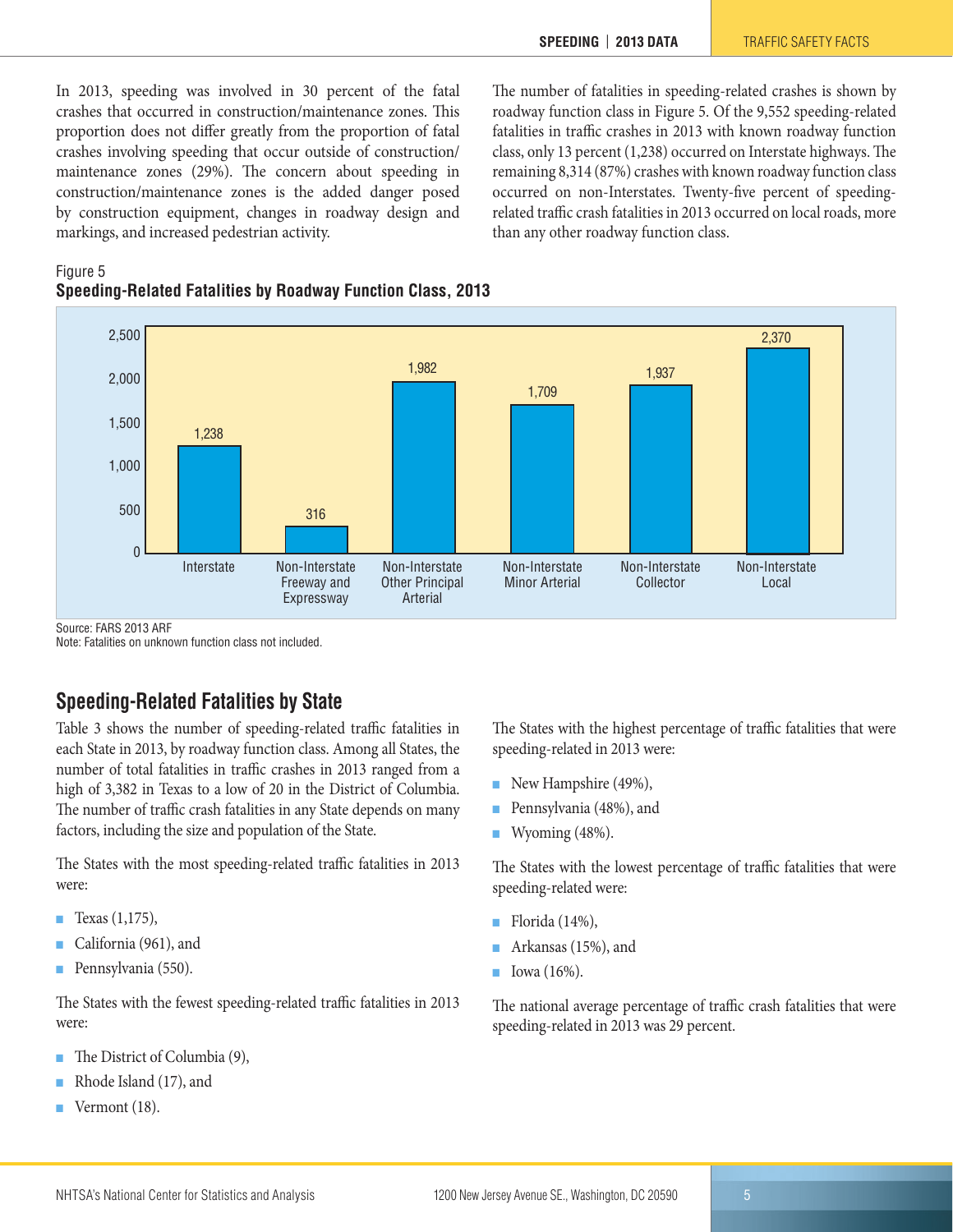# Table 3 **Speeding-Related Traffic Fatalities, by State and Roadway Function Class, 2013**

|                      |                                         | <b>Fatalities</b>          | <b>Speeding-Related Fatalities by Roadway Function Class</b> |                 |                       |                       |                                         |                       |                   |                   |  |  |
|----------------------|-----------------------------------------|----------------------------|--------------------------------------------------------------|-----------------|-----------------------|-----------------------|-----------------------------------------|-----------------------|-------------------|-------------------|--|--|
|                      | <b>Total</b><br><b>Speeding-Related</b> |                            |                                                              |                 |                       | <b>Non-Interstate</b> | <b>Non-Interstate</b>                   |                       | Non-              | Non-              |  |  |
|                      | <b>Traffic</b>                          | <b>Percentage of Total</b> |                                                              |                 | Interstate Interstate | <b>Freeway and</b>    | <b>Other Principal   Non-Interstate</b> |                       | <b>Interstate</b> | <b>Interstate</b> |  |  |
| <b>State</b>         | <b>Fatalities</b>                       | <b>Traffic Fatalities</b>  | <b>Total</b>                                                 | <b>Rural</b>    | <b>Urban</b>          | <b>Expressway</b>     | <b>Arterial</b>                         | <b>Minor Arterial</b> | <b>Collector</b>  | Local             |  |  |
| Alabama              | 852                                     | 30%                        | 253                                                          | 12              | 8                     | 3                     | 43                                      | 61                    | 80                | 43                |  |  |
| Alaska               | 51                                      | 43%                        | 22                                                           | 6               | 0                     | $\overline{3}$        | 3                                       | $\overline{c}$        | 4                 | 4                 |  |  |
| Arizona              | 849                                     | 34%                        | 290                                                          | 45              | $\overline{20}$       | 14                    | $\overline{58}$                         | 44                    | 68                | 41                |  |  |
| Arkansas             | 483                                     | 15%                        | 72                                                           | 4               | 5                     | $\mathbf{0}$          | 9                                       | 8                     | $\overline{21}$   | $\overline{25}$   |  |  |
| California           | 3,000                                   | 32%                        | 961                                                          | 40              | 102                   | 104                   | 320                                     | 198                   | 123               | $\overline{74}$   |  |  |
| Colorado             | 481                                     | 31%                        | 150                                                          | 8               | 19                    | $\overline{c}$        | 56                                      | 31                    | 19                | 15                |  |  |
| Connecticut          | 276                                     | 23%                        | 64                                                           | $\overline{3}$  | $\overline{2}$        | $\overline{1}$        | $\overline{14}$                         | $\overline{14}$       | $\overline{5}$    | $\overline{25}$   |  |  |
| Delaware             | 99                                      | 37%                        | $\overline{37}$                                              | $\mathbf{0}$    | 2                     | 1                     | $\overline{11}$                         | 3                     | $\overline{13}$   | 6                 |  |  |
| Dist of Columbia     | 20                                      | 45%                        | 9                                                            | $\overline{0}$  | 3                     | $\overline{0}$        | $\overline{0}$                          | $\pmb{0}$             | 0                 | $6\,$             |  |  |
| Florida              | 2,407                                   | 14%                        | 344                                                          | $\overline{22}$ | $\overline{21}$       | 0                     | 87                                      | $\overline{15}$       | 1                 | 197               |  |  |
| Georgia              | 1,179                                   | 17%                        | 197                                                          | 14              | 19                    | $\overline{2}$        | $\overline{34}$                         | 44                    | $\overline{35}$   | 46                |  |  |
| Hawaii               | 102                                     | 43%                        | 44                                                           | $\mathbf{1}$    | 3                     | 6                     | $\overline{11}$                         | 8                     | 7                 | 8                 |  |  |
| Idaho                | 214                                     | 23%                        | 50                                                           | 10              | $\overline{0}$        | $\overline{0}$        | 8                                       | $\overline{7}$        | $\overline{17}$   | $\overline{4}$    |  |  |
| Illinois             | 991                                     | 42%                        | 421                                                          | $\overline{27}$ | $\overline{37}$       | $\mathbf 0$           | 98                                      | $\overline{88}$       | 99                | $\overline{72}$   |  |  |
| Indiana              | 783                                     | 28%                        | 217                                                          | $\overline{17}$ | 9                     | $\overline{0}$        | $\mathbf{0}$                            | $\overline{27}$       | $\overline{39}$   | 125               |  |  |
| Iowa                 | 317                                     | 16%                        | 51                                                           | 3               | 4                     | 0                     | 9                                       | 8                     | 12                | 15                |  |  |
| <b>Kansas</b>        | 350                                     | 32%                        | 111                                                          | 4               | 5                     | $\overline{0}$        | $\overline{30}$                         | 17                    | $\overline{23}$   | $\overline{32}$   |  |  |
| Kentucky             | 638                                     | 20%                        | 125                                                          | 7               | 8                     | 0                     | $\overline{18}$                         | $\overline{10}$       | 50                | $\overline{32}$   |  |  |
| Louisiana            | 703                                     | 27%                        | 193                                                          | 5               | 11                    | $\overline{3}$        | $\overline{27}$                         | 43                    | 65                | $\overline{38}$   |  |  |
| Maine                | 145                                     | 34%                        | 50                                                           | $\overline{2}$  | 1                     | 0                     | 6                                       | 7                     | 1                 | $\overline{33}$   |  |  |
| Maryland             | 465                                     | 32%                        | 148                                                          | $\mathbf{0}$    | $\overline{18}$       | $\overline{6}$        | $\overline{35}$                         | $\overline{29}$       | $\overline{36}$   | $\overline{23}$   |  |  |
| <b>Massachusetts</b> | 326                                     | 27%                        | 88                                                           | $\overline{2}$  | 9                     | $\overline{5}$        | 6                                       | $\overline{27}$       | 5                 | $\overline{33}$   |  |  |
| Michigan             | 947                                     | 27%                        | 255                                                          | 9               | 27                    | 10                    | 53                                      | 47                    | 54                | 54                |  |  |
| Minnesota            | 387                                     | 22%                        | 84                                                           | 5               | 4                     | $\overline{2}$        | $\overline{20}$                         | $\overline{20}$       | $\overline{18}$   | 15                |  |  |
| Mississippi          | 613                                     | 18%                        | 113                                                          | $\overline{13}$ | $\mathbf{0}$          | $\overline{0}$        | $\overline{20}$                         | 9                     | $\overline{28}$   | 43                |  |  |
| Missouri             | 757                                     | 41%                        | 308                                                          | 3               | $\overline{22}$       | 12                    | 46                                      | 57                    | 86                | 82                |  |  |
| <b>Montana</b>       | 229                                     | 33%                        | $\overline{76}$                                              | $\overline{15}$ | $\mathbf{0}$          | $\overline{0}$        | $\overline{15}$                         | 10                    | 19                | 16                |  |  |
| Nebraska             | $\overline{211}$                        | 18%                        | $\overline{39}$                                              | $\overline{2}$  | 0                     | $\mathbf 0$           | $\overline{12}$                         | 4                     | $\overline{3}$    | $\overline{17}$   |  |  |
| Nevada               | 262                                     | 33%                        | 87                                                           | 9               | 3                     | $\overline{2}$        | $\overline{30}$                         | $\overline{25}$       | $\overline{5}$    | $\overline{11}$   |  |  |
| New Hampshire        | 135                                     | 49%                        | 66                                                           | 0               | 6                     | 0                     | 8                                       | 1                     | 17                | 34                |  |  |
| <b>New Jersey</b>    | 542                                     | 22%                        | 118                                                          | $\overline{2}$  | 11                    | $\overline{12}$       | $\overline{25}$                         | $\overline{22}$       | $\overline{21}$   | $\overline{25}$   |  |  |
| New Mexico           | $\overline{310}$                        | 39%                        | 122                                                          | $\overline{13}$ | 3                     | $\mathbf{0}$          | $\overline{54}$                         | $\overline{11}$       | $\overline{20}$   | $\overline{19}$   |  |  |
| <b>New York</b>      | 1,199                                   | 30%                        | 358                                                          | 19              | $\overline{5}$        | $\overline{6}$        | $\overline{97}$                         | $\overline{26}$       | 13                | 192               |  |  |
| North Carolina       | 1,289                                   | 32%                        | 413                                                          | $\overline{12}$ | $\overline{13}$       | 8                     | 61                                      | 137                   | 60                | 121               |  |  |
| <b>North Dakota</b>  | 148                                     | 40%                        | 59                                                           | $\overline{5}$  | $\mathbf{0}$          | $\mathbf{0}$          | 16                                      | $\overline{11}$       | 8                 | 19                |  |  |
| Ohio                 | 989                                     | 28%                        | 273                                                          | $\overline{11}$ | $\overline{24}$       | $\overline{4}$        | 41                                      | $\overline{37}$       | 78                | 78                |  |  |
| <b>Oklahoma</b>      | 678                                     | 26%                        | 174                                                          | 10              | 10                    | 3                     | 29                                      | 31                    | 53                | 38                |  |  |
| Oregon               | $\overline{313}$                        | 30%                        | 95                                                           | 3               | 1                     | 1                     | $\overline{24}$                         | $\overline{21}$       | $\overline{37}$   | 8                 |  |  |
| Pennsylvania         | 1,208                                   | 46%                        | 550                                                          | $\overline{36}$ | 20                    | 15                    | 108                                     | 124                   | 134               | 113               |  |  |
| Rhode Island         | 65                                      | 26%                        | 17                                                           | $\mathbf 0$     | 0                     | $\mathbf 0$           | 6                                       | 5                     | 0                 | 5                 |  |  |
| South Carolina       | 767                                     | 40%                        | 306                                                          | 15              | $\overline{13}$       | $\mathbf{0}$          | $\overline{50}$                         | 69                    | 105               | $\overline{25}$   |  |  |
| South Dakota         | 135                                     | 28%                        | 38                                                           | 1               | $\mathbf{0}$          | $\boldsymbol{0}$      | $\overline{7}$                          | $\overline{7}$        | 10                | 13                |  |  |
| <b>Tennessee</b>     | 995                                     | 24%                        | 236                                                          | 13              | $\overline{27}$       | $\mathbf{1}$          | 33                                      | $\overline{46}$       | $\overline{73}$   | 43                |  |  |
| Texas                | 3,382                                   | 35%                        | 1,175                                                        | 70              | 137                   | 72                    | 189                                     | 142                   | 197               | 368               |  |  |
| <b>Utah</b>          | 220                                     | 34%                        | 75                                                           | 10              | 11                    | $\mathbf{0}$          | 16                                      | 11                    | 0                 | 27                |  |  |
| Vermont              | 69                                      | 26%                        | $\overline{18}$                                              | 1               | 2                     | 0                     | 1                                       | $\overline{c}$        | 8                 | 4                 |  |  |
| Virginia             | 740                                     | 18%                        | $\overline{132}$                                             | 9               | 17                    | $\overline{3}$        | $\overline{22}$                         | $\overline{34}$       | $\overline{29}$   | 14                |  |  |
| Washington           | 436                                     | 42%                        | 181                                                          | $\overline{4}$  | $\overline{12}$       | $\overline{7}$        | 41                                      | $\overline{37}$       | 50                | 26                |  |  |
| <b>West Virginia</b> | 332                                     | 39%                        | 130                                                          | 15              | $\overline{5}$        | $\pmb{0}$             | $\overline{21}$                         | $\overline{32}$       | $\overline{37}$   | $20\,$            |  |  |
| Wisconsin            | 543                                     | 33%                        | 178                                                          | 5               | 10                    | 8                     | 43                                      | 36                    | 37                | 39                |  |  |
| Wyoming              | 87                                      | 46%                        | 40                                                           | $6\phantom{1}$  | 1                     | $\mathbf{0}$          | 11                                      | $\overline{4}$        | 14                | $\overline{4}$    |  |  |
| <b>U.S. Total</b>    | 32,719                                  | 29%                        | 9,613                                                        | 548             | 690                   | 316                   | 1,982                                   | 1,709                 | 1,937             | 2,370             |  |  |
| <b>Puerto Rico</b>   | 344                                     | 43%                        | 149                                                          | 11              | $\overline{4}$        | $\mathfrak{S}$        | 29                                      | 55                    | 33                | 14                |  |  |

Source: FARS 2013 ARF

Note: The total column for speeding-related fatalities includes fatalities that occurred on roads for which the function class was unknown.